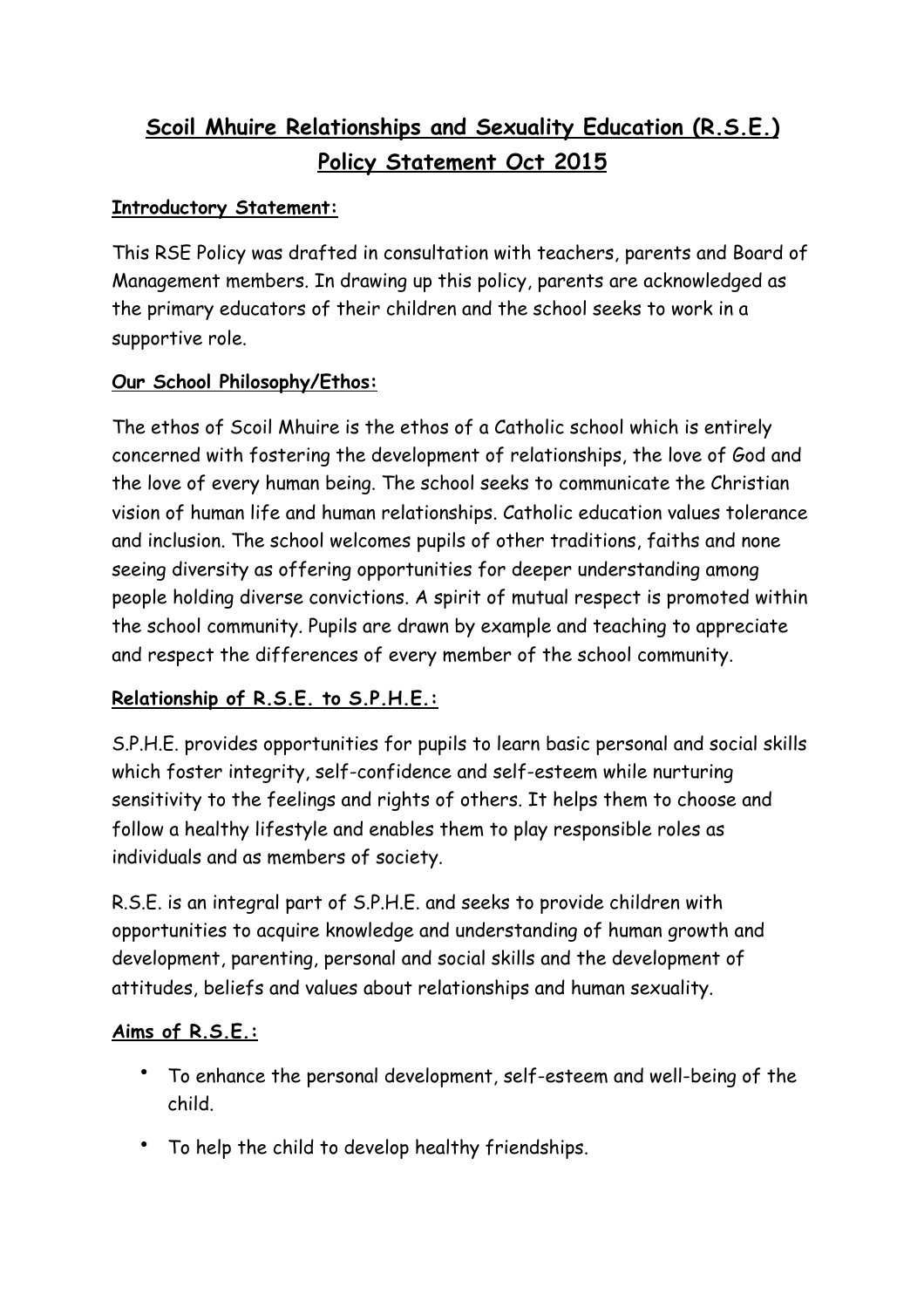- To foster an understanding of and a healthy attitude to human sexuality and relationships in a moral, spiritual and social framework.
- To enable the child to acquire an understanding of and respect for human love, sexual intercourse and reproduction.
- To develop and promote in the child a sense of wonder and awe at the process of birth and new life.
- To enable the child to be comfortable with the sexuality of oneself and others while growing and developing.

#### **Current Provision:**

Aspects of R.S.E. are taught using lessons and activities from the

- R.S.E. Programme (Department of Education & Skills)
- Stay Safe Programme
- Walk Tall Programme
- Religious Education Programme ('Alive-O' and 'Grow in Love')

In 5th/6th Classes a nurse usually delivers the content of the R.S.E. Programme

#### **Guidelines for the Management and Organisation of R.S.E. in our School:**

1. Provision for R.S.E.:

Teaching about relationships and sexuality will be delivered in the context of S.P.H.E. All content objectives will be taught developmentally by the time the children leave  $6<sup>th</sup>$  class. All issues will be discussed with sensitivity, professionalism and an awareness of the varying levels of development within a class.

R.S.E. will be taught from Junior Infants to 4<sup>th</sup> Class by the class teacher. Should a teacher choose not to teach the R.S.E. lesson, provision will be made for another teacher to teach the lesson to the class.

The contents of the  $5<sup>th</sup>/6<sup>th</sup>$  Class Programme are normally delivered by a nurse. Teachers will be present when this takes place during school hours. All information delivered will be informed by the content of the S.P.H.E. Curriculum and will be taught in the context of the Catholic ethos .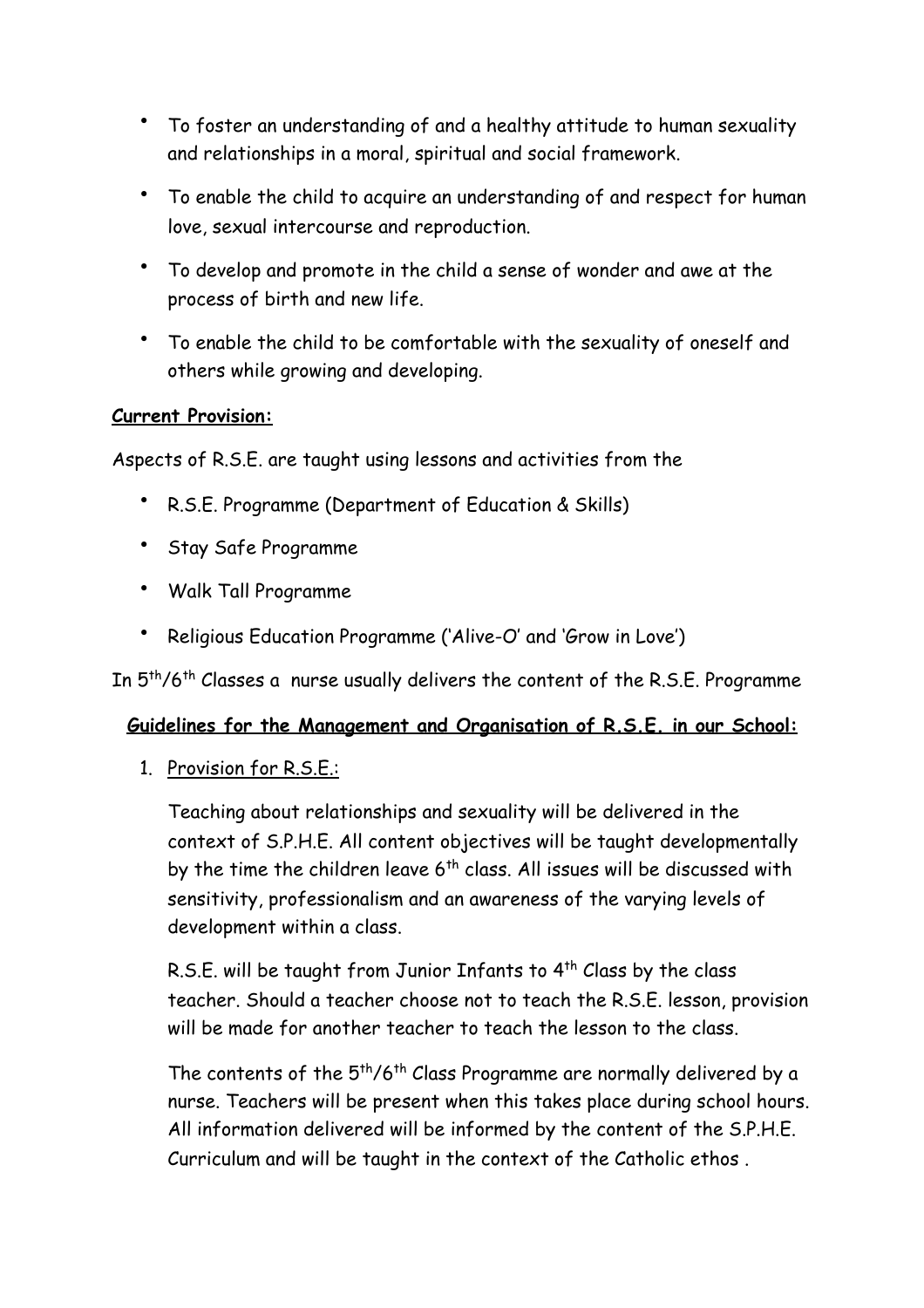Should a teacher feel comfortable delivering the  $5<sup>th</sup>/6<sup>th</sup>$  class Programme (s)he is free to do so provided (s)he has been present for a previous talk by a nurse and/or has received some training in delivering the R.S.E. Programme. No teacher will be asked to teach the 5<sup>th</sup>/6<sup>th</sup> Class Programme without having specific training.

## 2. Parental Rights:

As R.S.E. is part of the S.P.H.E. Programme parental permission is not required. Parents do have a right to know what is being taught. Parents will be made aware of the S.P.H.E./R.S.E. Programme and curricular books and resource materials will be available in the school. The R.S.E. materials are also available on the Department of Education website [\(www.education.ie\)](http://www.education.ie). Also, during the first term a letter will be sent home with an outline of the lesson/sensitive issues that will arise in that year's programme. A parent's right to withdraw their child from the programme will be honoured on the understanding that the parent is taking full responsibility for this aspect of education and they must put it in writing. Parents will then be informed that the teacher/school is not responsible for what their child may hear from other pupils.

#### 3. Terminology:

We will give children the correct and appropriate terminology as laid down in the R.S.E. Programme. Specific terminology is outlined in Appendix 1.

#### 4. Answering Questions:

From the outset we will ask the children to be responsible about the information they are given. Thus we hope to discourage playground gossip.

Questions arising from curriculum content will be addressed by the teacher or by the visiting nurse in a sensible, sensitive and ageappropriate manner. If the question is factual and within the programme as agreed upon for that class, the teacher will answer it.

If the question cannot be answered;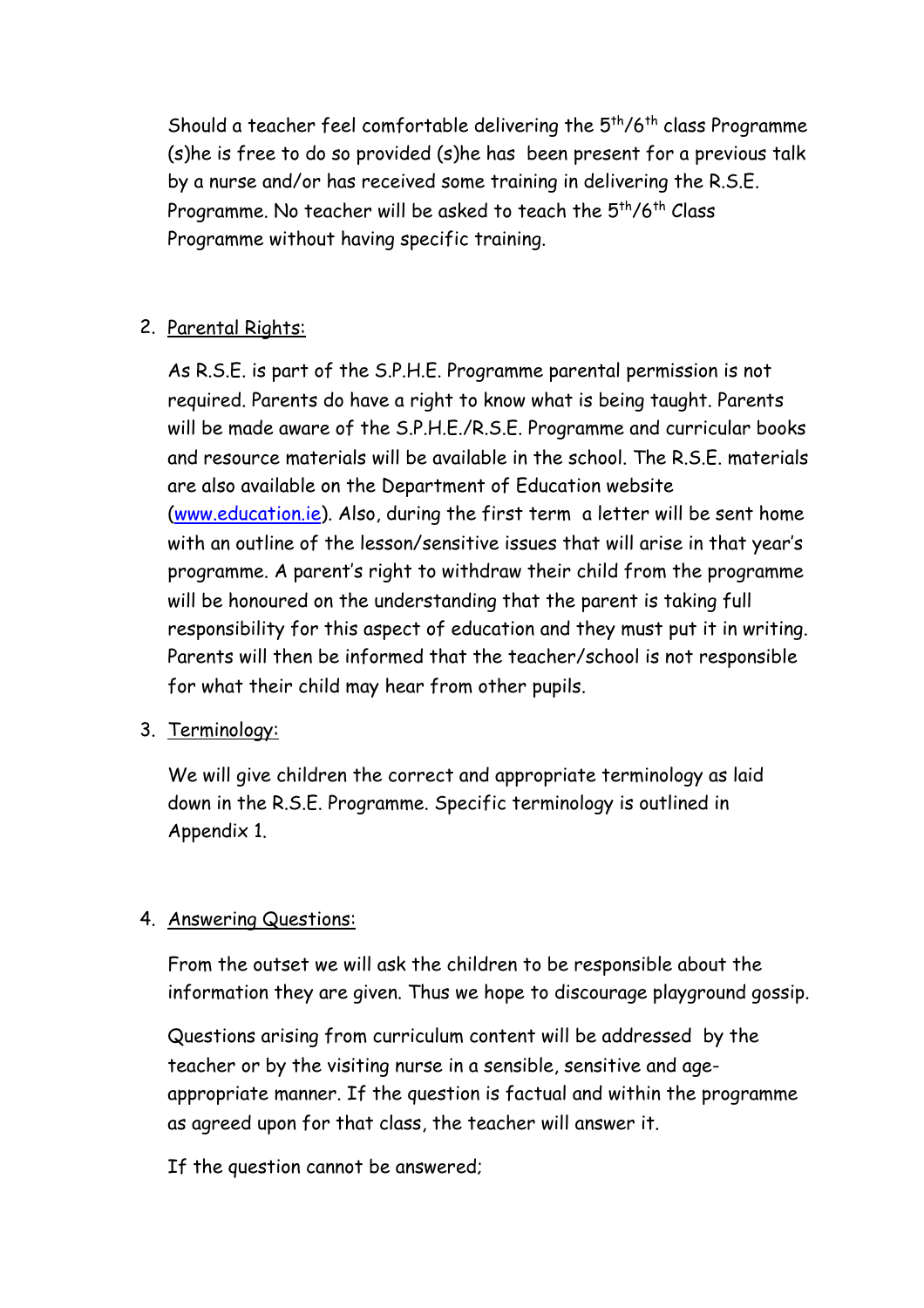• The teacher explains that more information will be given as part of the following year's programme

#### OR

The teacher will refer the child to the parents

A question box into which pupils can put their questions can be used especially in the older classes to help filter questions that are presented to the class.

5. Sexual Orientation:

An integral part of RSE is learning to respect others; this will include respect for families or individuals who are different to the norm.

Sexual orientation will be included in our Anti-Bullying Lessons as another unacceptable form of Bullying. Should it arise as a form of Bullying we will refer to our Anti-Bullying policy and it will be handled like all other cases of Bullying.

Sexual orientation will arise from 4<sup>th</sup> to 6<sup>th</sup> in the context of SPHE and the nine grounds for discrimination in the Equal Status Acts.

Should sexual orientation arise as a question we will answer it (generally) as follows (Professional Development Services for Teachers (PDST) RSE training guidelines):

The majority of people are attracted to people of the opposite sex. This is called being heterosexual. Some people are attracted to people of the same sex. This is called being homosexual/gay/ lesbian.

#### 6. Sources and Resources:

We will use the R.S.E., Walk Tall, Stay Safe and Busy Body Programmes and any other resources that are deemed suitable by the Principal/ S.P.H.E. co-ordinator.

#### 7. Training and Staff Development: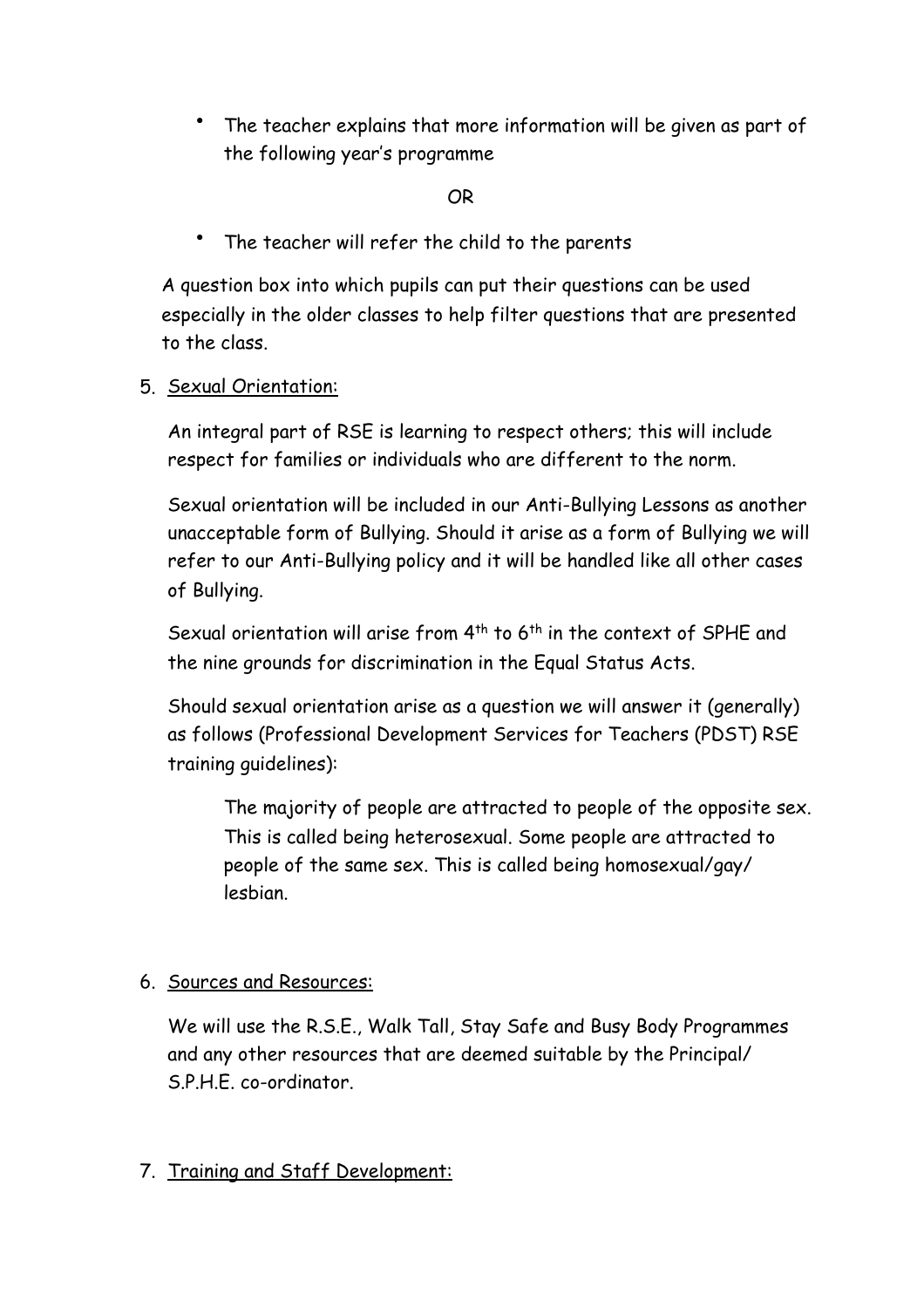Where necessary or if opportunities arise in-career development will be sought for teachers.

#### **Implementatio**n:

This amended Policy was presented to the Board of Management in Oct 2015 and it was ratified on Oct 14th 2015.

#### **Review:**

The policy will be reviewed every two years.

# **Appendix 1: Appropriate terminology in sensitive areas of the RSE programme.**

- Junior/Senior Infants penis, vagina, breast (if 'breast' arises in some other context and terminology is needed)
- $\cdot$  1st/2<sup>nd</sup> Class penis, vagina, breast, womb
- 3<sup>rd</sup>/4<sup>th</sup> Class fertilised egg, womb, developing foetus, umbilical cord
- 5th/6th Class puberty, reproduction, sexual intercourse, male and female reproductive organs

# **Junior/Senior Infants**

Naming parts of the body including private parts – penis, vagina

This lesson is taught in the context of giving a doll a bath – see RSE Manual pg 150 or Lesson Pack

# **1st/2nd Class**

Naming parts of the body including private parts – penis, vagina, breast, womb

This lesson is taught in the context of children at the beach in their swimwear – see Class Lesson Pack

# **3rd/4th Class**